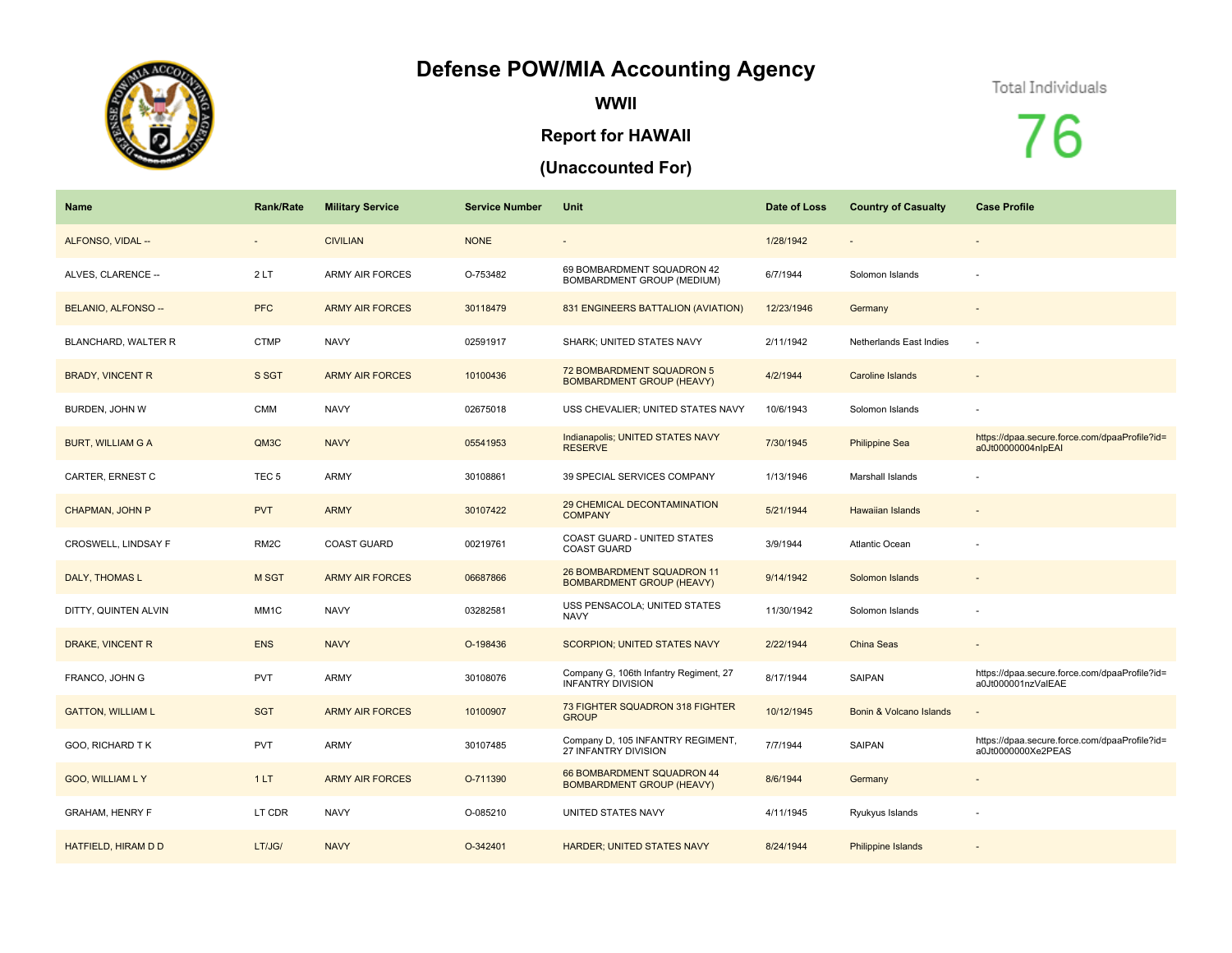| Name                        | <b>Rank/Rate</b> | <b>Military Service</b> | <b>Service Number</b> | Unit                                                             | Date of Loss | <b>Country of Casualty</b> | <b>Case Profile</b>                                                 |
|-----------------------------|------------------|-------------------------|-----------------------|------------------------------------------------------------------|--------------|----------------------------|---------------------------------------------------------------------|
| JAMESON, HERMAN DAVID       | CCS              | <b>NAVY</b>             | 02911349              | USS ASTORIA; UNITED STATES NAVY                                  | 8/9/1942     | Solomon Islands            |                                                                     |
| <b>JENKINS, GEORGE S</b>    | <b>CQM</b>       | <b>NAVY</b>             | 02655110              | <b>SUBMARINE Argonaut; UNITED STATES</b><br><b>NAVY</b>          | 1/10/1943    | <b>New Britain Island</b>  |                                                                     |
| JOHNSON, ARNOLD H           | CQM              | <b>NAVY</b>             | 03419397              | SCAMP; UNITED STATES NAVY                                        | 12/5/1944    | Bonin & Volcano Islands    | ÷.                                                                  |
| KUHN, JOHN M                | <b>MAJ</b>       | <b>ARMY AIR FORCES</b>  | O-425872              | ARMY - 100 DEPOT SUPPLY SQUADRON                                 | 2/24/1944    | <b>GILBERT ISLANDS</b>     |                                                                     |
| KUWAHARA, SUNAO --          | <b>PVT</b>       | ARMY                    | 30105683              | 442 INFANTRY 34 DIVISION                                         | 6/3/1945     | Italy                      | https://dpaa.secure.force.com/dpaaProfile?id=<br>a0Jt000001nzWxrEAE |
| LEE, GEORGE W.              | Capt             | <b>ARMY AIR FORCES</b>  | O-792038              | 530 FIGHTER SQUADRON 311 FIGHTER<br>GROUP                        | 9/12/1945    | China                      | https://dpaa.secure.force.com/dpaaProfile?id=<br>a0Jt0000000XeyuEAC |
| LELAND, LAWRENCE D          | CRM              | <b>NAVY</b>             | 04750790              | SUBMARINE Argonaut; UNITED STATES<br><b>NAVY</b>                 | 1/10/1943    | New Britain Island         |                                                                     |
| <b>LIGHTFOOT, CHARLES J</b> | LT/JG/           | <b>NAVY</b>             | O-085956              | SHINYO MARU; UNITED STATES NAVY                                  | 9/7/1944     | <b>Philippine Islands</b>  |                                                                     |
| LOPES, ERNEST B             | 2LT              | ARMY AIR FORCES         | O-758466              | 870 BOMBARDMENT SQUADRON 497<br>BOMBARDMENT GROUP (VERY HEAVY)   | 11/24/1944   | Japan/Okinawa              |                                                                     |
| MALTA, FRANK --             | <b>WIPER</b>     | <b>MERCHANT MARINE</b>  | Z-200797              | <b>JOHN BURKE;</b>                                               | 12/28/1944   |                            |                                                                     |
| MIGUEL, RIEGO C.            | <b>PFC</b>       | <b>ARMY AIR FORCES</b>  | 30124784              | AIR FORCE - 7 RESCUE SQUADRON                                    | 8/8/1946     | Hawaiian Islands           |                                                                     |
| <b>MUIR, CHARLES R</b>      | <b>CTM</b>       | <b>NAVY</b>             | 03104158              | <b>SUBMARINE Amberjack; UNITED STATES</b><br><b>NAVY RESERVE</b> | 3/22/1943    | New Britain Island         | $\sim$                                                              |
| NAGLE, ASHLEY C             | 2LT              | <b>ARMY AIR FORCES</b>  | O-754539              | 549 NIGHT FIGHTER SQUADRON                                       | 3/31/1945    | Bonin & Volcano Islands    | $\sim$                                                              |
| NAKAMURA, IWAO --           | <b>PVT</b>       | <b>ARMY</b>             | 30101761              | <b>USAT Royal T. Frank; INFANTRY</b>                             | 1/28/1942    | Hawaiian Islands           |                                                                     |
| NII, YOSHITO --             | <b>PVT</b>       | ARMY                    | 30101704              | USAT Royal T. Frank; UNITED STATES<br>ARMY                       | 1/28/1942    | Hawaiian Islands           |                                                                     |
| OKIDO, SHOJI --             | <b>PVT</b>       | <b>ARMY</b>             | 30101712              | <b>USAT Royal T. Frank; INFANTRY</b>                             | 1/28/1942    | <b>Hawaiian Islands</b>    |                                                                     |
| OKU, MUNEO L                | <b>PVT</b>       | ARMY                    | 30101721              | USAT Royal T. Frank; INFANTRY                                    | 1/28/1942    | Hawaiian Islands           |                                                                     |
| ORDUNG, WYOTT T             | <b>CQM</b>       | <b>NAVY</b>             | 01249377              | Langley; UNITED STATES NAVY                                      | 3/1/1942     | <b>Indian Ocean</b>        |                                                                     |
| OSATO, REGINALD M           | <b>PVT</b>       | ARMY                    | 30101710              | USAT Royal T. Frank; INFANTRY                                    | 1/28/1942    | Hawaiian Islands           |                                                                     |
| PAYNE, JAMES B              | <b>MACH</b>      | <b>NAVY</b>             | 00197730              | USS CHICAGO; UNITED STATES NAVY                                  | 1/30/1943    | Solomon Islands            |                                                                     |
| PERREIRA, JOHN --           | <b>PVT</b>       | ARMY                    | 30101748              | USAT Royal T. Frank; INFANTRY                                    | 1/28/1942    | Hawaiian Islands           |                                                                     |
| PLUMLEE, JAMES PAUL         | ARM1C            | <b>NAVY</b>             | 03559970              | <b>UNITED STATES NAVY</b>                                        | 9/14/1942    | Pacific Ocean              |                                                                     |
| PRUSASKI, JOSEPH F          | BM2C             | <b>NAVY</b>             | 02070661              | USS ASTORIA; UNITED STATES NAVY                                  | 8/9/1942     | Solomon Islands            |                                                                     |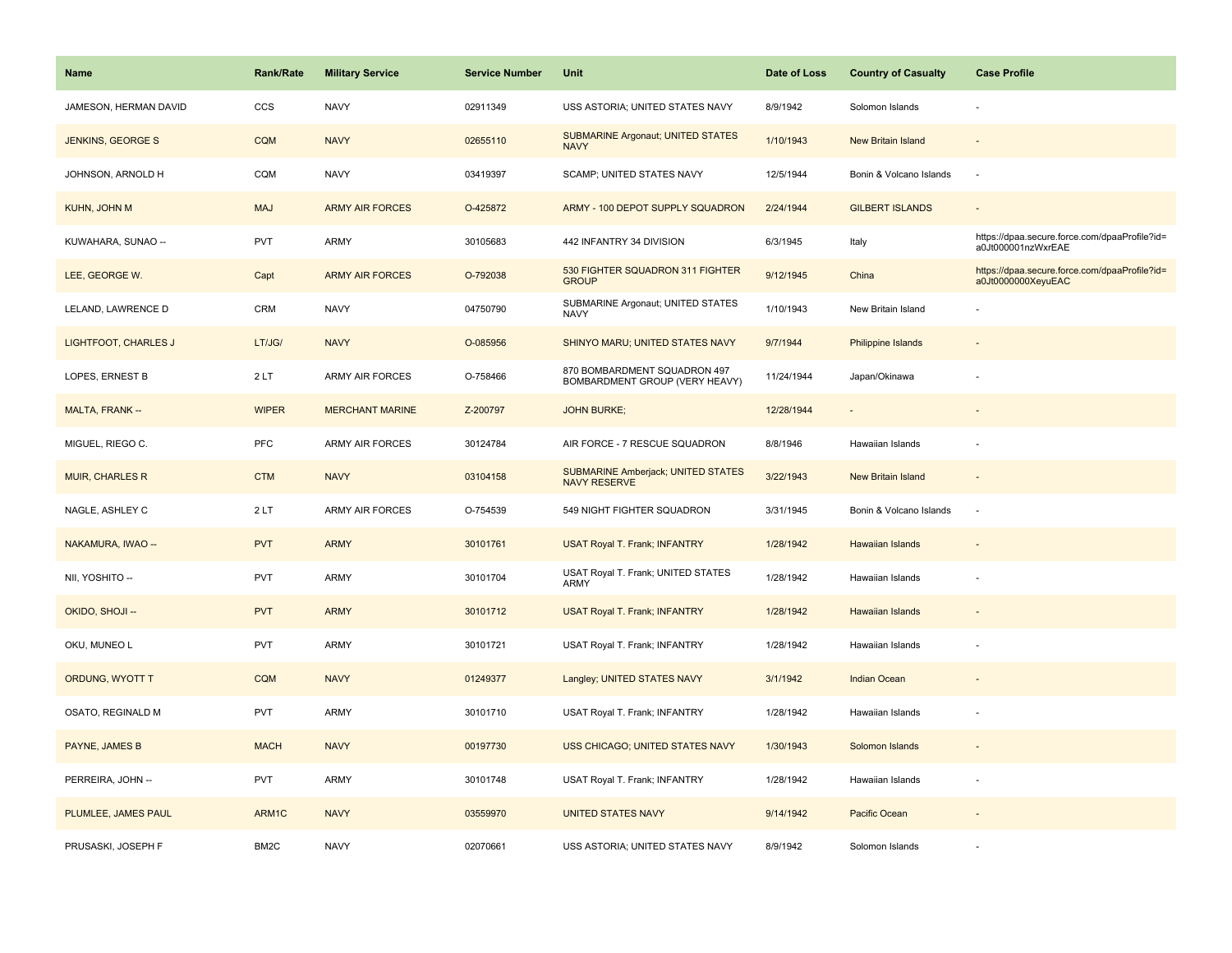| <b>Name</b>                | <b>Rank/Rate</b>      | <b>Military Service</b> | <b>Service Number</b> | Unit                                             | Date of Loss | <b>Country of Casualty</b>       | <b>Case Profile</b>      |
|----------------------------|-----------------------|-------------------------|-----------------------|--------------------------------------------------|--------------|----------------------------------|--------------------------|
| PUAILIHAU, DANIEL --       | <b>CPL</b>            | <b>ARMY</b>             | 30114781              | 3742 QUARTERMASTER TRUCK<br><b>COMPANY</b>       | 3/23/1946    | Philippine Islands               |                          |
| RAY, HARRY FINLEY          | $\mathsf{CMM}\xspace$ | <b>NAVY</b>             | 03205732              | UNITED STATES NAVY                               | 8/10/1943    | Solomon Islands                  | ÷.                       |
| REESE, FRANK --            | WT1C                  | <b>NAVY</b>             | 02615139              | USS ASTORIA; UNITED STATES NAVY                  | 8/9/1942     | Solomon Islands                  |                          |
| RODRIGUES, JOHN S          | <b>PVT</b>            | ARMY                    | 30102097              | USAT Royal T. Frank; INFANTRY                    | 1/28/1942    | Hawaiian Islands                 |                          |
| SAAGA, HENRY W             | <b>PVT</b>            | <b>ARMY</b>             | 10100148              | 330 INFANTRY 83 DIVISION                         | 7/1/1944     | France                           |                          |
| SASANO, TOSHIO --          | <b>PVT</b>            | ARMY                    | 30102354              | 100 INFANTRY BATTALION                           | 1/25/1944    | Italy                            |                          |
| SASAOKA, ITSUMU --         | S SGT                 | <b>ARMY</b>             | 30101548              | <b>442 INFANTRY REGIMENT</b>                     | 1/31/1945    | Poland                           |                          |
| SATTERFIELD, H A           | EM3C                  | <b>NAVY</b>             | 04381022              | SHARK 2; UNITED STATES NAVY<br><b>RESERVE</b>    | 10/24/1944   | China Seas                       |                          |
| <b>SCHADLER, EMIL --</b>   | <b>CCS</b>            | <b>NAVY</b>             | 03282834              | USS MEREDITH; UNITED STATES NAVY                 | 10/15/1942   | Solomon Islands                  |                          |
| SEECK, GEORGE --           | <b>ACMM</b>           | <b>NAVY</b>             | 03205370              | UNITED STATES NAVY                               | 12/12/1941   | Philippine Islands               | $\overline{\phantom{a}}$ |
| <b>SEVERANCE, EDWIN S</b>  | <b>CMOMM</b>          | <b>NAVY</b>             | 03210414              | TRITON; UNITED STATES NAVY                       | 3/15/1943    | <b>Admiralty Islands</b>         |                          |
| SHIIGI, SHINICHI --        | <b>PVT</b>            | ARMY                    | 30101716              | USAT Royal T. Frank; INFANTRY                    | 1/28/1942    | Hawaiian Islands                 |                          |
| SHIRAKAWA, RAYMOND H       | <b>PVT</b>            | <b>ARMY</b>             | 30101775              | <b>USAT Royal T. Frank; INFANTRY</b>             | 1/28/1942    | <b>Hawaiian Islands</b>          | $\overline{\phantom{a}}$ |
| SIGMAN, CARTER E           | CCS                   | <b>NAVY</b>             | 03596452              | ARISAN MARU; UNITED STATES NAVY                  | 10/24/1944   | Central/South Pacific<br>Theater |                          |
| SMITH, THOMAS L            | CBM                   | <b>NAVY</b>             | 03852833              | SUBMARINE Argonaut; UNITED STATES<br><b>NAVY</b> | 1/10/1943    | <b>New Britain Island</b>        | $\overline{\phantom{a}}$ |
| SMITH, WILLIAM S           | AMM2C                 | <b>NAVY</b>             | 03933569              | UNITED STATES NAVY                               | 9/14/1942    | Solomon Islands                  | $\overline{\phantom{a}}$ |
| SOKEN, YEISHUN A           | <b>PVT</b>            | <b>ARMY</b>             | 30101724              | <b>USAT Royal T. Frank; INFANTRY</b>             | 1/28/1942    | <b>Hawaiian Islands</b>          |                          |
| SUMNERS, ROY E             | TM1C                  | <b>NAVY</b>             | 03420309              | CORVINA; UNITED STATES NAVY                      | 11/16/1943   | Marshall Islands                 |                          |
| <b>SUR, ERNEST KEACULI</b> | S <sub>2</sub> C      | <b>NAVY</b>             | 04381114              | YP-345; UNITED STATES NAVY<br><b>RESERVE</b>     | 10/31/1942   | <b>Hawaiian Islands</b>          |                          |
| SWANSON, CHARLES W         | SC <sub>1</sub> C     | <b>NAVY</b>             | 03284107              | USS ASTORIA; UNITED STATES NAVY                  | 8/9/1942     | Solomon Islands                  |                          |
| TANI, BUSHICHI --          | <b>PVT</b>            | <b>ARMY</b>             | 30101707              | <b>USAT Royal T. Frank; INFANTRY</b>             | 1/28/1942    | Hawaiian Islands                 |                          |
| THURSTON, ROBERT S.        | 1st Lt                | ARMY AIR FORCES         | O-827543              | 19 FIGHTER SQUADRON 318 FIGHTER<br><b>GROUP</b>  | 10/12/1945   | Japan/Okinawa                    |                          |
| TOFT, WALTER JAMES         | 2d Lt                 | <b>ARMY AIR FORCES</b>  | O-396490              | 45 PURSUIT SQUADRON 15 PURSUIT<br><b>GROUP</b>   | 4/14/1941    | Hawaiian Islands                 |                          |